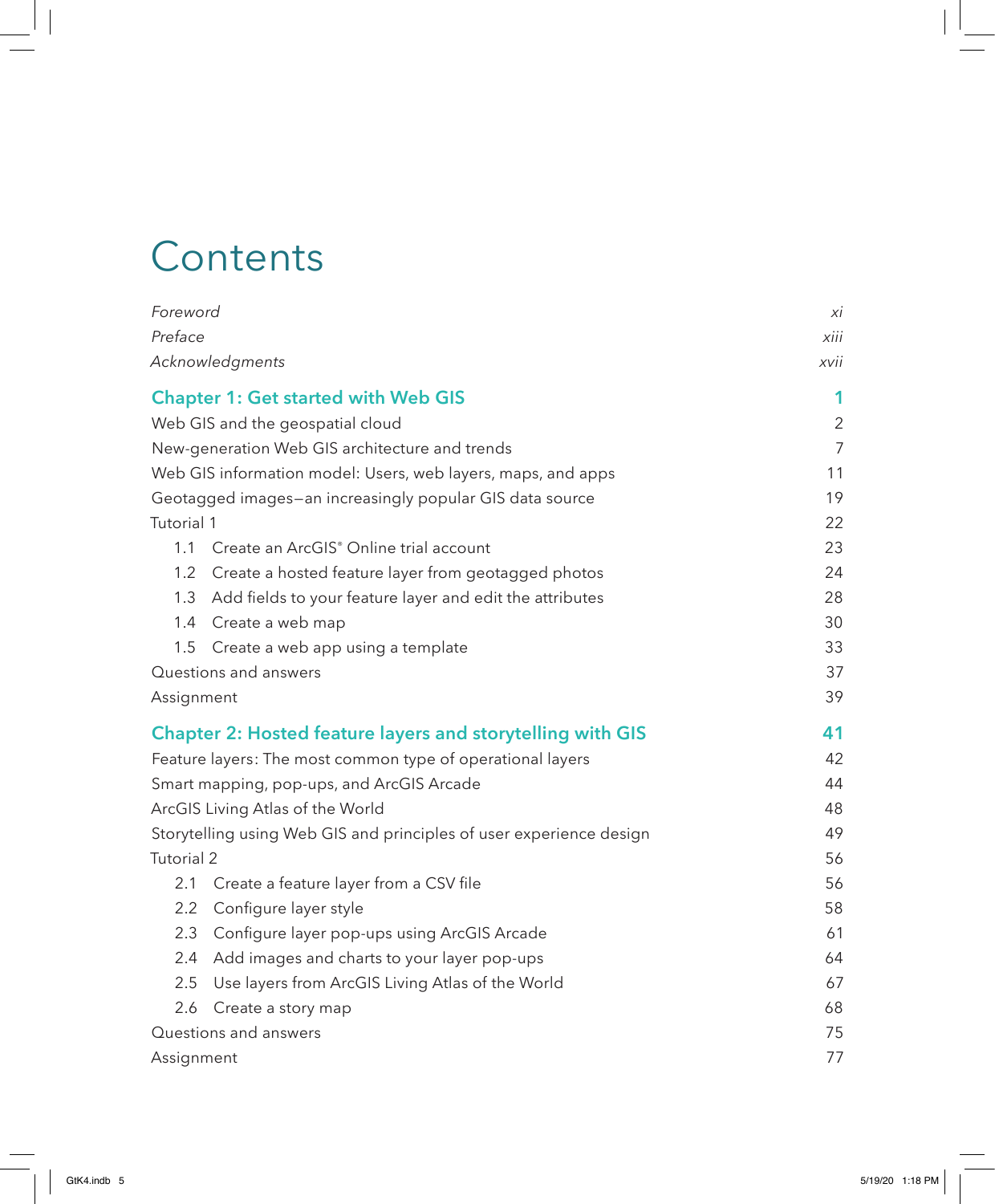| <b>Chapter 3: ArcGIS Experience Builder and ArcGIS Web AppBuilder</b> |                                                                            |     |
|-----------------------------------------------------------------------|----------------------------------------------------------------------------|-----|
| Basics of Web AppBuilder and Experience Builder                       |                                                                            | 82  |
| Using the builders to create web apps                                 |                                                                            | 85  |
| Editions of Web AppBuilder and Experience Builder                     |                                                                            | 88  |
| Tutorial 3                                                            |                                                                            | 89  |
| 3.1                                                                   | Create a web app using Web AppBuilder                                      | 90  |
| 3.2                                                                   | Configure chart-type widgets                                               | 96  |
| 3.3                                                                   | Configure filter-type widgets                                              | 101 |
| 3.4                                                                   | Use Experience Builder to create a web app                                 | 108 |
| 3.5                                                                   | Configure actions and menus                                                | 115 |
|                                                                       | Questions and answers                                                      | 120 |
|                                                                       | Assignment                                                                 |     |
|                                                                       | <b>Chapter 4: Mobile GIS</b>                                               | 125 |
| Mobile GIS: Concepts and advantages                                   |                                                                            | 127 |
|                                                                       | Feature layer edit settings, views, and feature templates                  | 129 |
| Mobile app development strategies                                     |                                                                            | 132 |
| ArcGIS native apps for field and indoor operations                    |                                                                            | 134 |
| VR, AR, and other popular types of apps and frontiers                 |                                                                            | 143 |
| Tutorial 4                                                            |                                                                            | 145 |
| 4.1                                                                   | Design a survey for ArcGIS Survey123                                       | 146 |
| 4.2                                                                   | Use Survey123 to collect data and review the data collected                | 152 |
| 4.3                                                                   | Create editable feature layers, domains, and web maps for ArcGIS Collector | 156 |
| 4.4                                                                   | Collect data using Collector                                               | 162 |
| 4.5                                                                   | Create an ArcGIS QuickCapture project                                      | 165 |
| 4.6                                                                   | Collect data using QuickCapture                                            | 168 |
| 4.7                                                                   | Prepare data for use with AuGeo                                            | 170 |
| 4.8                                                                   | Explore your surroundings in AR                                            | 173 |
| Questions and answers                                                 |                                                                            | 176 |
| Assignments                                                           |                                                                            | 177 |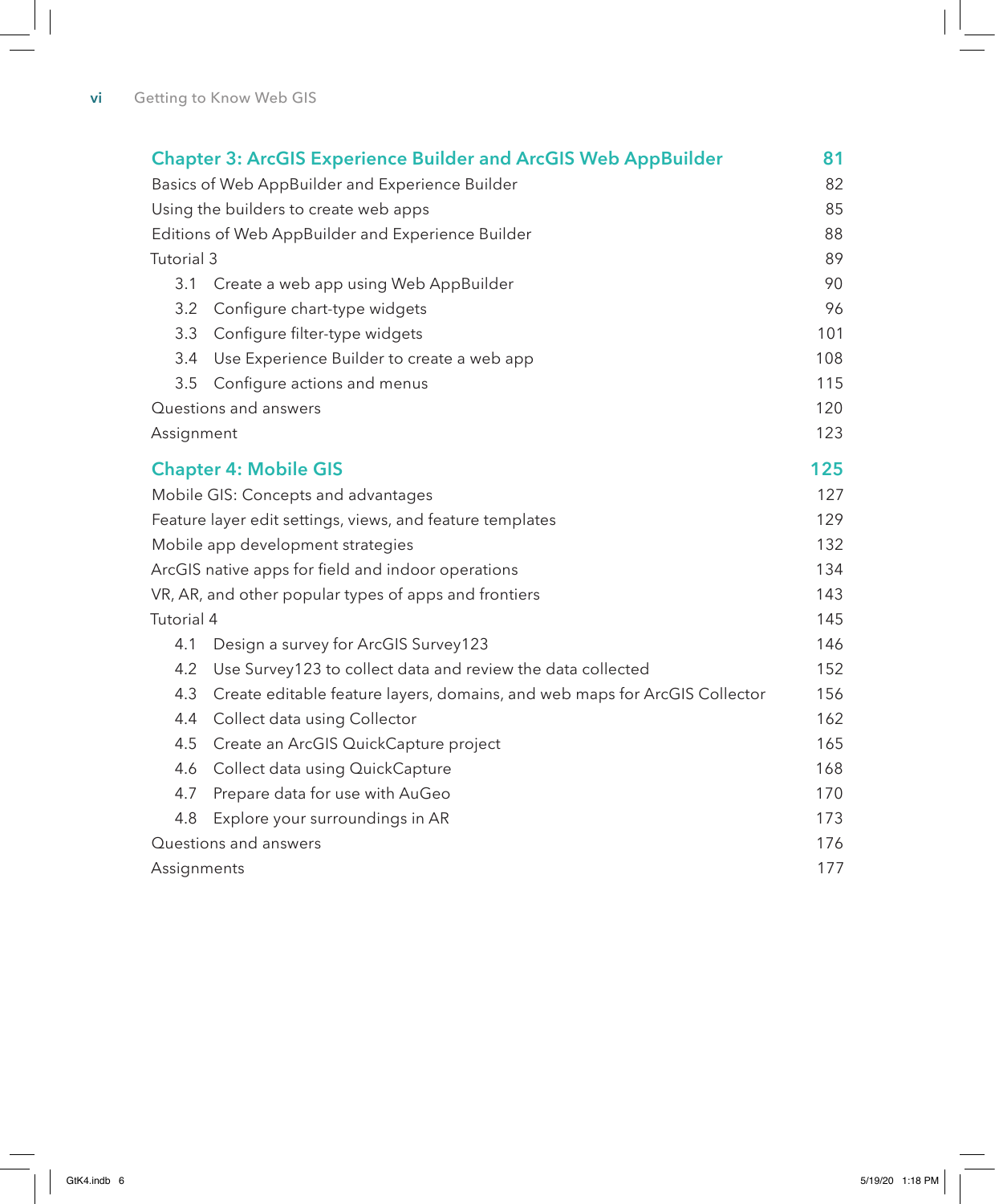| <b>Chapter 5: Tile layers and on-premises Web GIS</b>             |                                                                     | 181 |
|-------------------------------------------------------------------|---------------------------------------------------------------------|-----|
| The need for on-premises and hybrid Web GIS                       |                                                                     | 183 |
| ArcGIS Enterprise components and deployment                       |                                                                     | 184 |
|                                                                   | Raster tile, vector tile, map image layers, and publishing strategy | 189 |
| Workflow to share web layers from ArcGIS Pro                      |                                                                     | 197 |
| Tutorial 5                                                        |                                                                     | 200 |
| 5.1                                                               | Add a portal connection in ArcGIS Pro                               | 200 |
| 5.2                                                               | Publish a vector tile layer                                         | 202 |
| 5.3                                                               | Publish a raster tile layer                                         | 209 |
| 5.4                                                               | Compare raster and vector tile layers in a web app                  | 211 |
| 5.5                                                               | Edit vector tile layer styles                                       | 215 |
| Questions and answers                                             |                                                                     | 220 |
| Assignment                                                        |                                                                     | 221 |
| <b>Chapter 6: Spatiotemporal data and real-time GIS</b>           |                                                                     | 223 |
| Spatiotemporal data, IoT, and the demand for real-time GIS basics |                                                                     | 224 |
| Cloud, server, and client-side technologies for real-time GIS     |                                                                     | 229 |
| Animate time-series data                                          |                                                                     | 236 |
| Tutorial 6                                                        |                                                                     | 238 |
| 6.1                                                               | Create a web map with real-time layers                              | 239 |
| 6.2                                                               | Create a dashboard app                                              | 245 |
| 6.3                                                               | Add actions and targets to your dashboard                           | 253 |
| 6.4                                                               | Create a time-enabled feature layer                                 | 256 |
| 6.5                                                               | Animate time-series data in web maps and web apps                   | 259 |
|                                                                   | Questions and answers                                               | 263 |
| Assignments                                                       |                                                                     | 264 |
|                                                                   |                                                                     |     |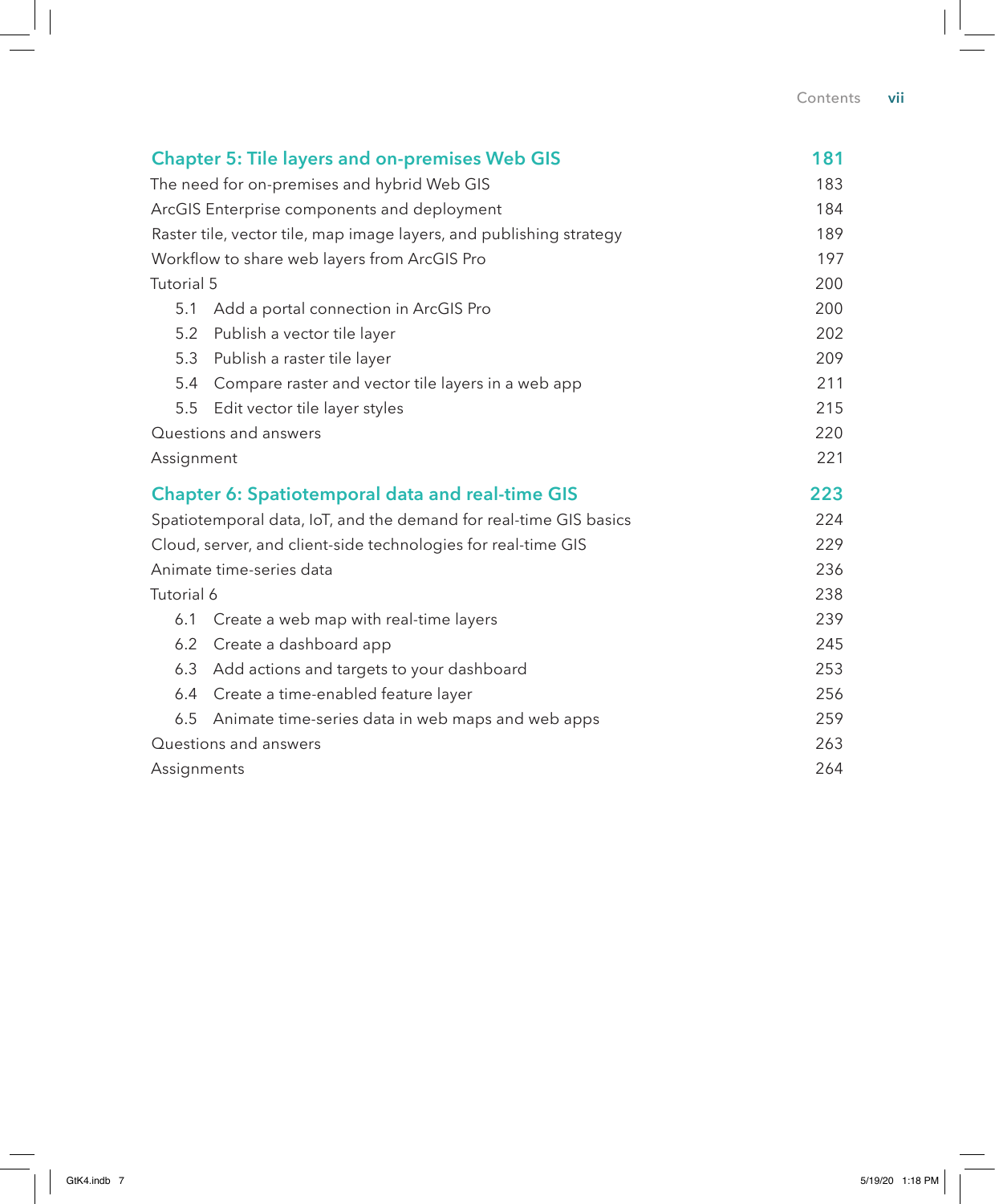| <b>Chapter 7: 3D web scenes</b>                                                      |                                                                      | 267 |
|--------------------------------------------------------------------------------------|----------------------------------------------------------------------|-----|
| Basics of 3D GIS                                                                     |                                                                      | 268 |
| Web scenes and web scene layers                                                      |                                                                      | 272 |
| 3D technologies in VR, indoor GIS, and urban planning                                |                                                                      | 279 |
| Tutorial 7                                                                           |                                                                      | 284 |
| 7.1                                                                                  | Explore web scenes using ArcGIS Scene Viewer                         | 284 |
| 7.2                                                                                  | Create a thematic web scene                                          | 284 |
| 7.3                                                                                  | Create a web scene using feature layers and 3D object symbols        | 288 |
| 7.4                                                                                  | Configure elevation to visualize underground and in-the-sky features | 294 |
| 7.5                                                                                  | Enhance the web scene by editing 2D                                  | 299 |
| 7.6                                                                                  | Performing basic 3D analysis in Scene Viewer                         | 301 |
|                                                                                      | Questions and answers                                                | 305 |
| Assignment                                                                           |                                                                      | 308 |
|                                                                                      | <b>Chapter 8: Spatial analysis and geoprocessing</b>                 | 311 |
| Spatial analysis, spatial data science, and ArcGIS web tools overview                |                                                                      | 313 |
| ArcGIS web tools for standard analysis                                               |                                                                      | 316 |
| ArcGIS web tools for big data analysis                                               |                                                                      | 319 |
| Custom web tools and geoprocessing services                                          |                                                                      | 323 |
| Access to ArcGIS web tools using ArcGIS Insights <sup>506</sup> and ArcGIS Notebooks |                                                                      | 325 |
| Artificial intelligence in ArcGIS                                                    |                                                                      | 329 |
| Tutorial 8                                                                           |                                                                      | 334 |
| 8.1                                                                                  | Create a web app using the Web AppBuilder Analysis widget            | 336 |
| 8.2                                                                                  | Perform analysis using the Web AppBuilder Analysis widget            | 341 |
| 8.3                                                                                  | (Optional) Design a geoprocessing tool                               | 351 |
| 8.4                                                                                  | (Optional) Publish a custom web tool                                 | 355 |
| 8.5                                                                                  | (Optional) Use your custom web tool in Web AppBuilder                | 363 |
| 8.6                                                                                  | (Optional) Perform big data analysis using ArcGIS Enterprise         | 366 |
| 8.7                                                                                  | (Optional) Get started with Notebooks                                | 370 |
| Questions and answers                                                                |                                                                      | 375 |
| Assignments                                                                          |                                                                      | 377 |